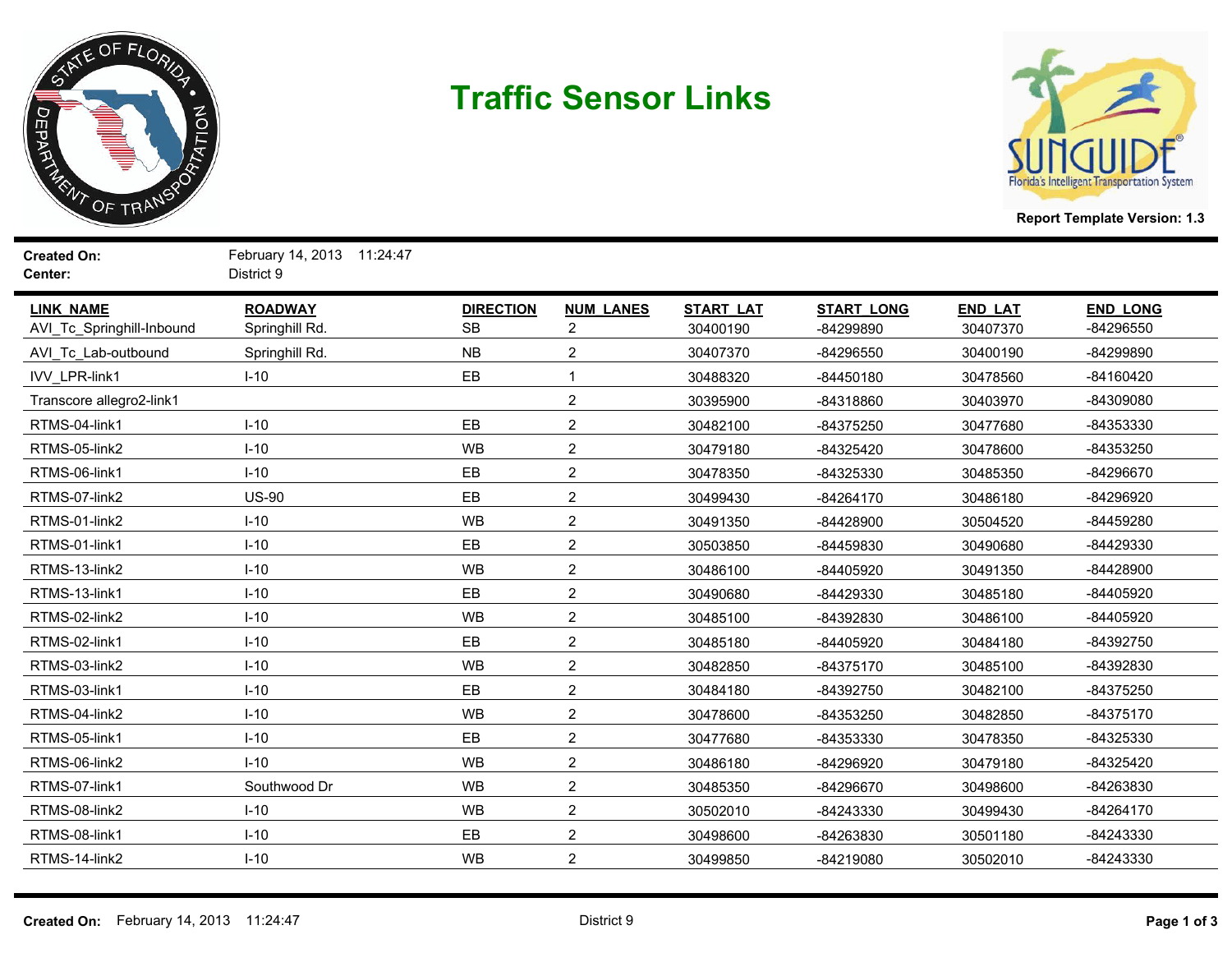

## **Traffic Sensor Links**



**Report Template Version: 1.3**

**Created On:** February 14, 2013 11:24:47 **Center:** District 9

| <b>LINK NAME</b>             | <b>ROADWAY</b> | <b>DIRECTION</b> | <b>NUM LANES</b> | <b>START LAT</b> | <b>START LONG</b> | <b>END LAT</b> | <b>END LONG</b> |
|------------------------------|----------------|------------------|------------------|------------------|-------------------|----------------|-----------------|
| RTMS-14-link1                | $I-10$         | EB               | $\overline{2}$   | 30501180         | -84243330         | 30499010       | -84219250       |
| RTMS-09-link2                | $I-10$         | <b>WB</b>        | $\overline{2}$   | 30498850         | -84195580         | 30499850       | -84219080       |
| RTMS-09-link1                | $I-10$         | EB               | $\overline{2}$   | 30499010         | -84219250         | 30498010       | -84195500       |
| RTMS-10-link2                | $I-10$         | <b>WB</b>        | $\overline{2}$   | 30492260         | -84168420         | 30498850       | -84195580       |
| RTMS-10-link1                | $I-10$         | EB               | $\overline{2}$   | 30498010         | -84195500         | 30491430       | -84168920       |
| RTMS-11-link2                | $I-10$         | <b>WB</b>        | $\overline{2}$   | 30478760         | $-84143000$       | 30492260       | -84168420       |
| RTMS-11-link1                | $I-10$         | EB               | $\overline{2}$   | 30491430         | -84168920         | 30477850       | $-84143000$     |
| RTMS-12-link2                | $I-10$         | <b>WB</b>        | $\overline{2}$   | 30478600         | $-84111170$       | 30478760       | $-84143000$     |
| RTMS-12-link1                | $I-10$         | EB               | $\boldsymbol{2}$ | 30477850         | $-84143000$       | 30477680       | $-84111080$     |
| RTMS-IVV-link2               |                |                  | $\overline{2}$   | 30479000         | -84068750         | 30478600       | $-84111170$     |
| RMS-D9-T2-link5-ML3          |                |                  | $\overline{2}$   | 30503740         | -84252460         | 30503700       | -84256900       |
| RMS-D9-T2-link4-ML2          |                |                  | $\overline{2}$   | 30504670         | -84252460         | 30504590       | -84256900       |
| RMS-D9-T2-link1-ML           |                |                  | $\overline{c}$   | 30505530         | -84252460         | 30505490       | -84256900       |
| RMS-D9-T2-link7-AQ2          |                |                  | $\overline{2}$   | 30507300         | -84253040         | 30506700       | -84253710       |
| RMS-D9-T2-link6-RQ2          |                |                  | $\overline{2}$   | 30506700         | -84253710         | 30506110       | $-84254400$     |
| RMS-D9-T2-link3-AQ           |                |                  | $\overline{2}$   | 30507380         | $-84251540$       | 30506740       | -84252250       |
| RMS-D9-T2-link2-RQ           |                |                  | $\overline{2}$   | 30506740         | -84252250         | 30506110       | -84252920       |
| RTMS-IVV-link1               |                |                  | $\overline{2}$   | 30477680         | $-84111080$       | 30477580       | -84068670       |
| RTMS_G4-link2                | Springhill Rd. | NB               | $\boldsymbol{2}$ | 30402290         | -84305080         | 30412870       | -84299290       |
| RTMS_G4-link1                | Springhill Rd. | <b>SB</b>        | $\overline{c}$   | 30413040         | -84299830         | 30402750       | -84305540       |
| RSE_OT-NB                    | $I-10$         | EB               | $\overline{2}$   | 28424630         | $-81460910$       | 28427560       | -81469580       |
| RSE_Sim2-International Dr NB |                |                  | $\overline{2}$   | 28431260         | -81470530         | 28439520       | -81470960       |
| RSE Sim2-International Dr SB |                |                  | $\overline{2}$   | 28439290         | $-81471470$       | 28431670       | $-81471090$     |